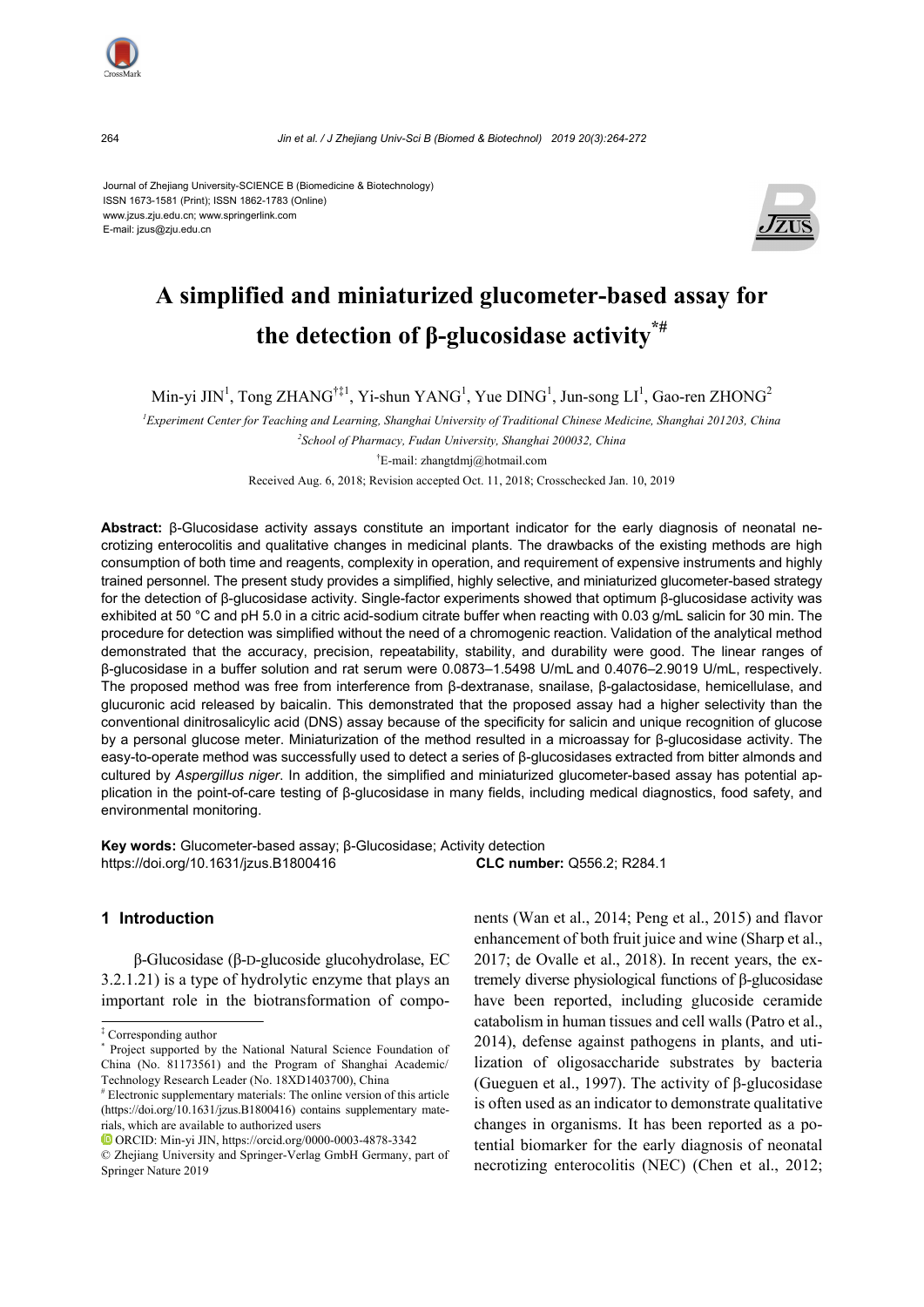Gómez-Chaparro Moreno et al., 2016) and as an alternative therapeutic strategy to overcome chemoresistance in breast cancer (Zhou et al., 2017). Furthermore, some Chinese herbal medicines, such as *Semen Armeniacae Amarum* (Zhao LY et al., 2017), *Chrysanthemum morifolium* (Zuo et al., 2015), and *Scrophularia* root (Yu et al., 2017), are studied by detecting β-glucosidase activity to reveal the mechanisms of active ingredient hydrolysis during periods of processing and storage. Therefore, a simple, low-cost, and rapid method for the detection of β-glucosidase activity is much desired.

Traditional analytical methods for detecting β-glucosidase activity include the dinitrosalicylic acid (DNS) assay (Hu et al., 2013) and *p*-nitrophenyl-β-Dglucopyranoside (pNPG) spectrophotometric assay (Rather et al., 2010; Strahsburger et al., 2017). The mechanisms of these two methods are based on the liberation of monosaccharides and subsequent formation of colored or fluorescent substances, as shown in Table 1. Although they are commonly adopted in many experiments, both methods are time- and reagentconsuming, complex in operation, and require expensive instruments and trained personnel, which are not feasible for point-of-care testing (POCT) and impede their broad application in resource-limited regions.

A personal glucose meter (PGM), one of the most widely used diagnostic devices, opens a new horizon for on-site and real-time molecule detection owing to its portability, low cost, ease of use, small amounts of samples required, and high selectivity. A PGM is extensively developed to measure a variety of targets, such as glycosidases (Gurale et al., 2016), metal ions (Su et al., 2013; Zhang et al., 2015), proteins (Zhang et al., 2016; Zhao YT et al., 2017), and pathogenic bacteria (Wang et al., 2015). However, a PGM to detect β-glucosidase activity has not yet been developed.

With the aim of simplifying and miniaturizing an analytical method, in the present study we developed a glucometer-based assay for detection of β-glucosidase activity. First, experimental conditions of β-glucosidase were optimized. Second, methodological validation

was evaluated to prove the feasibility of the proposed assay. Finally, we successfully applied the novel method to detect a series of β-glucosidases extracted from bitter almond and processed bitter almond, or cultured by *Trichoderma reesei*, *Trichoderma viride*, and *Aspergillus niger*. More importantly, the present paper provides an alternative strategy that could serve as the basis for the advanced development of sensitive point-of-care β-glucosidase detection in many fields, including medical diagnostics, food safety, and environmental monitoring.

# **2 Materials and methods**

## **2.1 Reagents and standards**

D-Glucose anhydrous (Lot number: 110833- 201506, quantitative reference material, purity 99.9%) was obtained from the National Institute for the Control of Pharmaceutical and Biological Products (Shanghai, China). D-(−)-Salicin (Lot number: G1522057, purity 99%) was purchased from Aladdin Industrial Corporation (Shanghai, China). Polyvinyl pyrrolidone (PVP; Lot number: 20170308) was provided by Sinopharm Chemical Reagent Co., Ltd. (Shanghai, China). Bitter almond (Lot number: 121101) was purchased from Anhui Fengyuan Tongling Medicinal Materials Co., Ltd. (Anhui, China) and was further developed into processed bitter almond. β-Glucosidase (powder) was obtained from Shanghai Baofeng Biochemical Co., Ltd. (Shanghai, China) and Sigma-Aldrich Co. (Lot number: BCBR8001V, 7.6 U/mg, USA). β-Dextranase (Lot number: JL0719LA13, biological reagent (BR), 50 U/mg), snailase (Lot number: J07D6t7229, BR, 90%), β-galactosidase (Lot number: ZJ0703NA13, BR, 250 U/mg), hemicellulase (Lot number: YY10533B, activity  $\geq$ 20000 U/g), and pNPG (Lot number: F29J9 Y53832) were provided by Shanghai Yuanye Biological Technology Co., Ltd. (Shanghai, China). All other reagents used in this study were of analytical grade. Distilled water was used for all experiments. Preparations of DNS reagent and glucose calibration standards are shown in Data S1 and Data S2, respectively.

**Table 1 Color formation mechanisms of the DNS and pNPG assays** 

| Method     | Reaction substrate                           | Final color compound          |
|------------|----------------------------------------------|-------------------------------|
| <b>DNS</b> | 3,5-Dinitrosalicylic acid                    | 3-Amino-5-nitrosalicylic acid |
| pNPG       | $4$ -Nitrophenyl- $\beta$ -D-glucopyranoside | <i>p</i> -Nitrophenol         |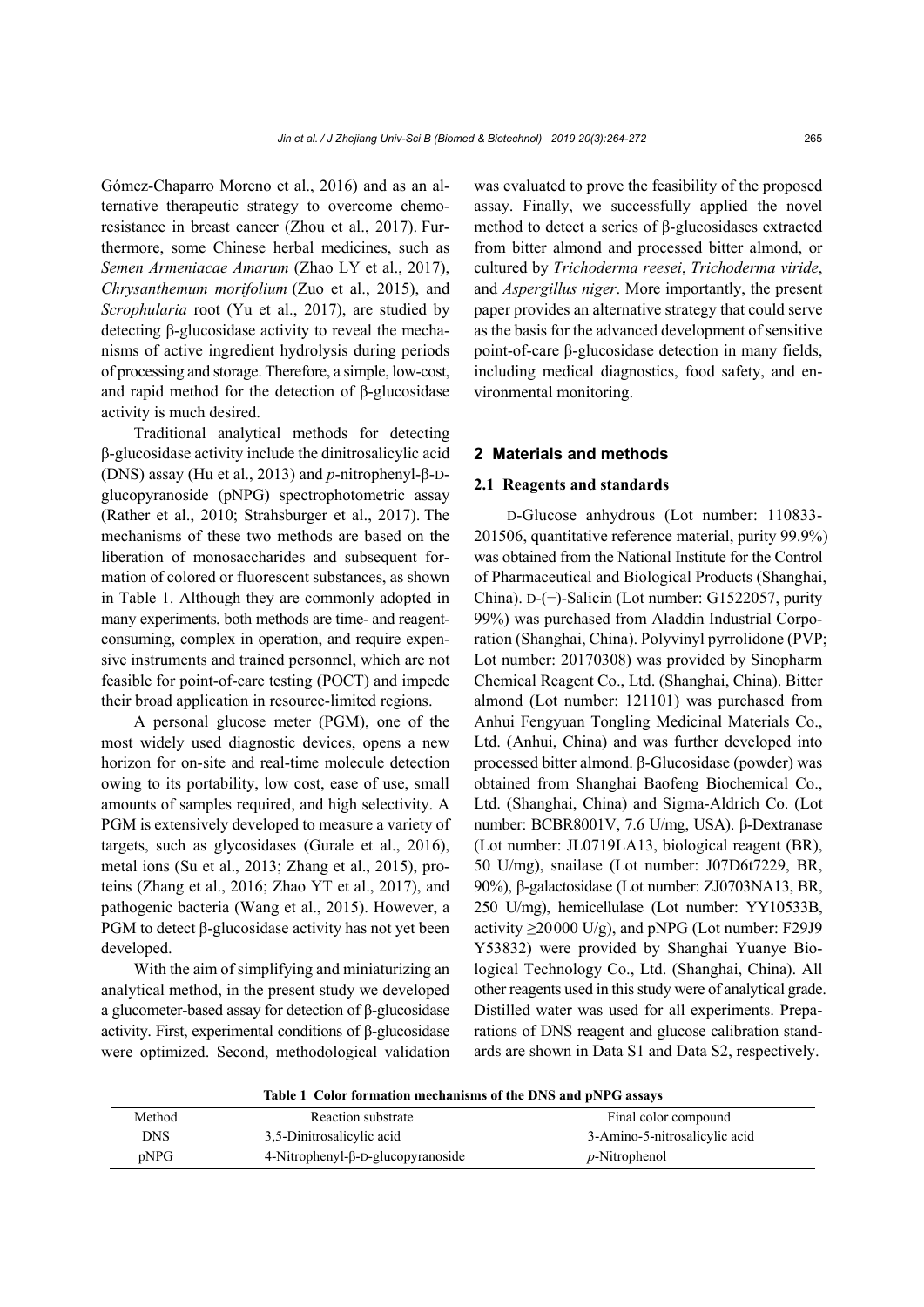#### **2.2 Apparatus**

Enzyme extraction was performed using a refrigerated centrifuge (ST16R, Thermo Fisher, USA) and vortex mixing apparatus (VORTEX 3, IKA, Germany). Enzyme incubation was carried out using a thermostat water bath (DK-S26, Jinghong, Shanghai, China). A PGM (ACCU-CHEK Active, Roche, Germany) and ultraviolet spectrophotometer (Cary 8454 UV-Vis, Agilent Technologies, USA) were employed to detect β-glucosidase activity.

#### **2.3 Enzyme extraction**

The extraction of crude almond β-glucosidase was carried out by mixing 0.5 g of bitter almonds and 0.5 g of PVP with citric acid-sodium citrate buffer solution (0.05 mol/L, pH 5.0), and grinding into a homogenate on an ice bath. The homogenate was subsequently centrifuged at 10000 r/min and then 12000 r/min for 10 min at 4 °C. The resulting supernatant solution was collected and diluted to a final volume of 10 mL using the same buffer solution and thereafter stored at 4 °C.

#### **2.4 Enzyme culture**

*T. viride* QM9414, *T. viride* 3.316, *A. niger* M85, and *A. niger* M92 were inoculated on separate potato dextrose agar (PDA) slants to grow fungal spores at 28 °C. Spores grown on the slants were washed and inoculated in minimal medium (MM) enzyme culture medium at  $1 \times 10^8$  spores/L at 28 °C for 5 d. The fermentation broth was subsequently centrifuged at 10000 r/min for 10 min at 4 °C, with the supernatant collected as β-glucosidase fermentation broth.

#### **2.5 Enzyme assay**

The enzyme assay was performed by adding 0.5 mL of enzyme solution to 1.5 mL of 0.03 g/mL salicin solution preheated in a 50 °C water bath for 5 min. The reaction mixture was incubated at 50 °C for 30 min, followed by incubation in boiling water for 10 min to stop the reaction. The glucose liberated in the mixture was detected using a PGM as an indicator of β-glucosidase activity. One unit (U) of activity was defined as the quantity of β-glucosidase required to hydrolyze salicin and release 1 μmol of glucose per minute in the above conditions. Inactivated β-glucosidase was treated as the blank control. The experimental protocol design is shown in Fig. S1.

# **2.6 Optimization of experimental conditions of β-glucosidase**

In order to evaluate the effect of single factors on β-glucosidase activity, different parameters were investigated, including type of buffer solution, pH value (from 3.5 to 8.0), substrate concentration (from 0.0025 to 0.03 g/mL), incubation temperature (from 40 to 80 °C), and incubation time (from 10 to 120 min) (Li et al., 2017).

#### **2.7 Method validation**

The linearity of the proposed method was assessed by analyzing calibration standards of different glucose concentrations (6.1608, 4.6206, 3.8505, 2.3103, 1.5402, and 0.7701 mg/mL). Accuracy was determined by a recovery study of glucose using the standard addition technique. Precision was expressed as a percentage of the relative standard deviation (%, RSD) of three different calibration standards repeated six times in one day, and three times in three days. Six crude almond β-glucosidase samples were replicated and analyzed. In addition, the method's stability, durability, and selectivity were all studied.

## **3 Results and discussion**

# **3.1 Optimization of experimental conditions for β-glucosidase**

Five reaction factors, including buffer solution, pH value, substrate concentration, incubation temperature, and incubation time, were independently investigated to confirm the optimal experimental conditions for β-glucosidase. The preliminary conditions were set as follows: incubation temperature of 50 °C, incubation time of 30 min, and substrate concentration of 5 g/L.

3.1.1 Effect of buffer solution and pH values on β-glucosidase activity

A range of pH values (3.5, 4.0, 4.5, 5.0, 5.5, 6.0, 7.0, and 8.0) of citric acid-sodium citrate buffer solution (0.05 mol/L) and citric acid-disodium hydrogen phosphate buffer solution (0.05 mol/L) were studied under the predetermined primary conditions. As shown in Fig. 1a, β-glucosidase activity was higher in the citric acid-sodium citrate buffer solution. A notable increase in activity was observed for pH values from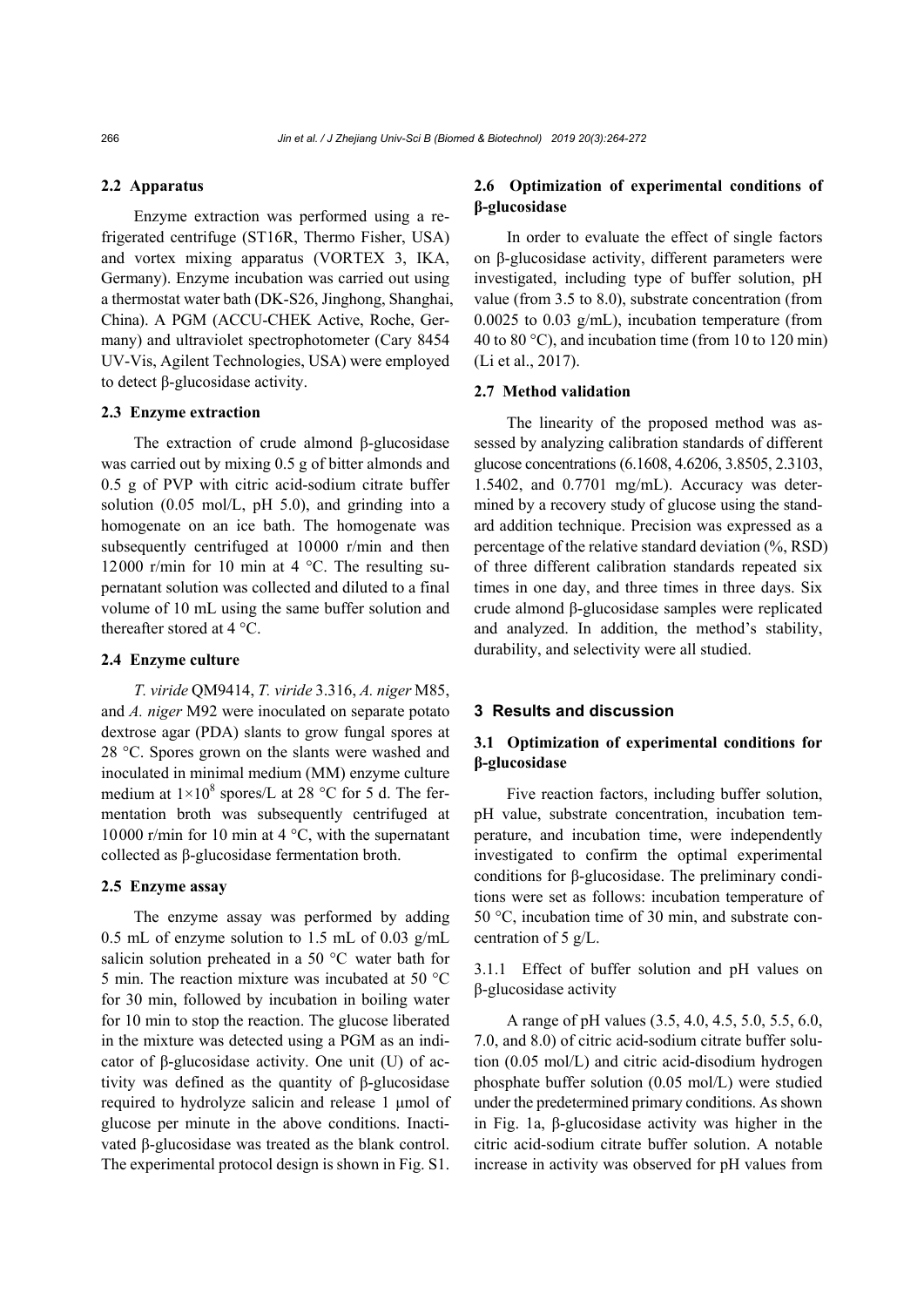3.5 to 5.0, beyond which activity began to decrease. Therefore, citric acid-sodium citrate buffer solution (0.05 mol/L) at pH 5.0 was selected as the optimal extraction solvent for β-glucosidase.

3.1.2 Effect of incubation temperature on β-glucosidase activity

Temperature has an impact on enzyme activity. Inactivation of some enzymes always occurs at high temperatures. As shown in Fig. 1b, the maximum activity of β-glucosidase was 1.2963 U/mL when the temperature reached 50 °C. We thus chose 50 °C as the optimal incubation temperature for subsequent experiments.

## 3.1.3 Effect of incubation time on β-glucosidase activity

Time is another important factor influencing β-glucosidase activity. With time ascending from 10 to 120 min, β-glucosidase activity gradually increased (Fig. 1c). Taking efficiency into consideration, 30 min was adopted for subsequent experiments.

3.1.4 Effect of substrate concentration on β-glucosidase activity

Substrate concentrations ranging from 0.0025 to 0.03 g/mL were investigated. The maximum activity of β-glucosidase was 2.3182 U/mL when the substrate concentration was 0.03 g/mL. As shown in Fig. 1d, higher substrate concentrations resulted in the higher enzyme activity; however, substrate solutions with concentrations greater than 0.03 g/mL were suspensions that were inhomogeneous. Thus, a 0.03 g/mL salicin solution was used in subsequent assays.

To summarize, the optimal experimental conditions for β-glucosidase activity were as follows: extraction solvent of citric acid-sodium citrate buffer solution (0.05 mol/L, pH 5.0), substrate concentration of 0.03 g/mL, incubation temperature of 50 °C, and incubation time of 30 min.

#### **3.2 Method validation**

#### 3.2.1 Linearity and calibration curve

Linearity is important for an analytical method in order to produce results that are directly proportional to the analyte concentration in a sample. For the current method, linearity was defined as the relationship between the concentration of the glucose calibration standards and the corresponding sugar content measured by a PGM. The assay was performed by combining 0.5 mL of each calibration standard and 1.5 mL of buffer solution in a boiling water bath for 10 min, followed by cooling to 25 °C for measurement. The calibration curve was linear in the range of 0.1925–1.5402 mg/mL, which was represented as:  $y=7.0851x-0.6003$  ( $R^2=0.9992$ ).



**Fig. 1 Effects of different reaction factors on β-glucosidase activity** 

(a) Buffer solution types and pH values; (b) Incubation temperature; (c) Incubation time; (d) Substrate concentration. Data are expressed as mean±standard deviation (SD), *n*=3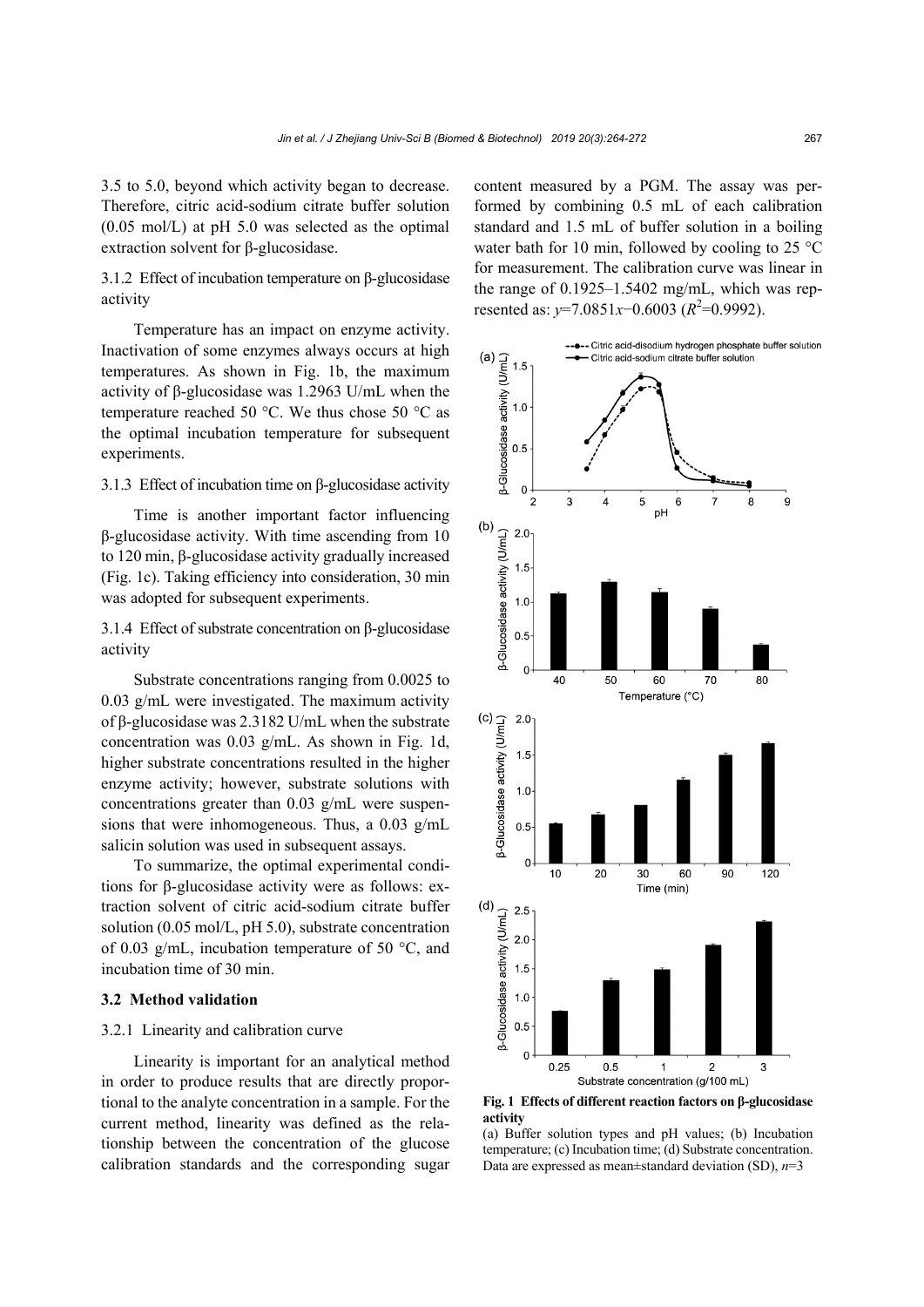3.2.2 Accuracy, precision, repeatability, stability, and durability of the proposed method

As shown in Tables 2 and 3, accuracy, precision, repeatability, stability, and durability of the proposed method performed well. Durability was evaluated by measuring the activity of crude almond β-glucosidase under optimal conditions with few changes. Prepared crude almond β-glucosidase samples were found to be stable when stored for 0, 4, 8, 16, and 24 h.

**Table 2 Validation sheet and regression parameters of the proposed method** 

| Parameter                             | Value         |
|---------------------------------------|---------------|
| Accuracy <sup>a</sup> $(n=3)$         |               |
| 80%                                   | 104.49%       |
| 100%                                  | 104.25%       |
| 120%                                  | 100.38%       |
| Intraday precision (RSD)              |               |
| $1.5402$ mg/mL <sup>b</sup>           | $0.58\%$      |
| $0.9626$ mg/mL                        | $3.55\%$      |
| $0.1925$ mg/mL                        | 6.62%         |
| Interday precision (RSD)              |               |
| $1.5402$ mg/mL <sup>b</sup>           | 0.49%         |
| $0.9626$ mg/mL                        | 1.79%         |
| $0.1925$ mg/mL                        | 5.97%         |
| Repeatability <sup>c</sup>            |               |
| Mean                                  | 1.8339 U/mL   |
| <b>RSD</b>                            | 0.49%         |
| Stability <sup>d</sup> ( <i>n</i> =3) |               |
| Mean                                  | 1.8429 U/mL   |
| RSD                                   | 0.36%         |
| LOD <sup>e</sup>                      |               |
| <b>Buffer</b> solution                | $0.0873$ U/mL |
| Rat serum                             | $0.4076$ U/mL |

<sup>a</sup> Average recovery of three standard addition levels (80%, 100%, 120%) of β-glucosidase samples.  $\frac{b}{n}$  The concentrations of calibration standards were 1.5402, 0.9626, and 0.1925 mg/mL. <sup>c</sup> Average activity of six crude almond β-glucosidase samples and its relative standard deviation (RSD). <sup>d'</sup>Average activity of one crude almond β-glucosidase sample at 24 h (0, 4, 8, 16, and 24 h) and its RSD. e LOD: limit of detection

| Table 3 Durability of the proposed method $(n=3)$ |  |  |
|---------------------------------------------------|--|--|
|                                                   |  |  |

| Experimental condition <sup>a</sup>       | Activity (U/mL) |
|-------------------------------------------|-----------------|
| Time (min)                                |                 |
| 29                                        | 2.0307          |
| 31                                        | 2.0439          |
| Temperature $(^{\circ}C)$                 |                 |
| 49                                        | 2.0307          |
| 51                                        | 2.0527          |
| $\beta$ -Glucosidase solution volume (mL) |                 |
| 0.499                                     | 2.0307          |
| 0.501                                     | 2.0439          |
|                                           |                 |

<sup>a</sup> Except for the alteration of one reaction parameter, all parameters in each group were the same as those in the optimal experimental condition

## 3.2.3 Selectivity of the proposed method

β-Dextranase, snailase, β-galactosidase, and hemicellulase are four widely used hydrolytic enzymes. In order to verify the specificity of the proposed method, it was applied to detect the four enzymes mentioned above. As per the results shown in Table 4, each of the four enzymes did not hydrolyze salicin to release glucose. This suggests that the presence of β-dextranase, snailase, β-galactosidase, and hemicellulase would not interfere with the determination of β-glucosidase activity.

Furthermore, three additional substrates, namely baicalin, geniposide, and icariin  $(0.01 \text{ g/mL})$ , were investigated to compare the selectivity of the proposed method with the traditional DNS method (National Development and Reform Commission, 2003). Among the substrates, baicalin was hydrolyzed to liberate glucuronic acid, which could not be recognized by a PGM. As shown in Table 5, the selectivity of the proposed method was higher than that of the DNS method, which was mainly attributed to the unique recognition of glucose by a PGM. The principle of the obtained results was illustrated by Fig. 2.

3.2.4 Simplification and miniaturization of the proposed method

The DNS assay is most popular for the detection of β-glucosidase activity. However, it requires the reaction of sugar and DNS. To simplify the experimental procedure and simultaneously reduce the consumption of both sample and reagent, different

#### **Table 4 Specificity of the proposed method**

| Competing substance <sup>a</sup> | Activity |
|----------------------------------|----------|
| $\beta$ -Dextranase              | $E-2^b$  |
| Snailase                         | $E-2$    |
| β-Galactosidase                  | $E-2$    |
| Hemicellulase                    | $F-2$    |

 $^a$  The concentration of each substance is 2 mg/mL.  $^b$  E-2 produces no glucose or the concentration of glucose is below 0.1 mmol/L

**Table 5 Comparison of substrate selectivity between the proposed method and DNS method (***n***=3)** 

| Substrate       | Activity (U/mL) |            |  |  |
|-----------------|-----------------|------------|--|--|
|                 | Proposed method | DNS method |  |  |
| <b>Baicalin</b> |                 | 0.0311     |  |  |
| Geniposide      | 0.3228          | 0.3410     |  |  |
| Icariin         | 0.4063          | 0 3 3 4 9  |  |  |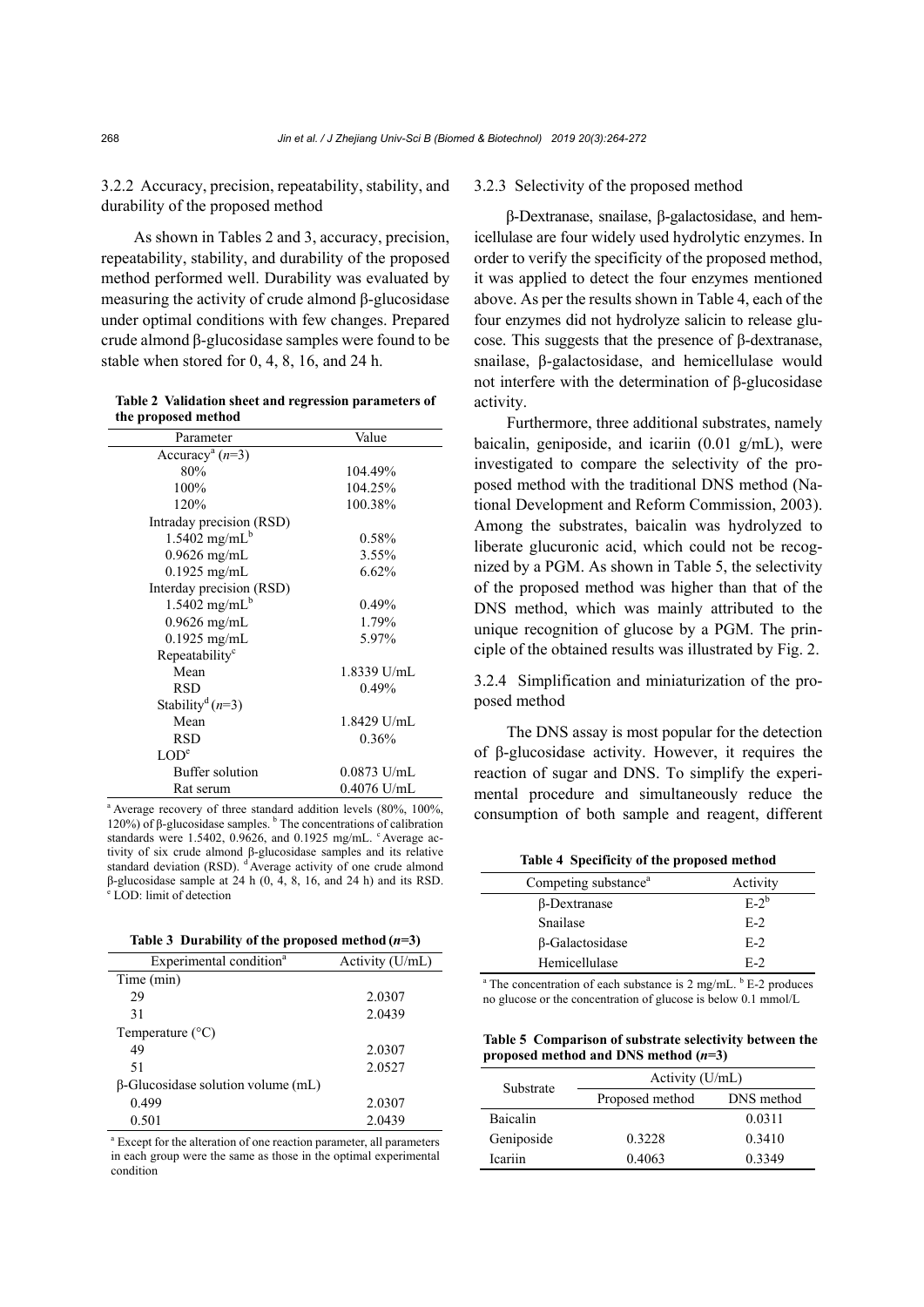

Anhydroicaritin

**Fig. 2 Enzymatic hydrolysis of three different substrates**

reaction mixture volumes (40 to 2000 μL) were studied. As shown in Table 6, the activity of crude almond β-glucosidase samples was similar at different volumes. The smallest volume of 40 μL was sufficient to detect β-glucosidase activity using the proposed assay. In addition, the proposed method was free from requiring a chromogenic reaction. Thus, the proposed method was shown to be a simpler, lower-cost, and more efficient method than the DNS assay.

# **3.3 Linear relationship between β-glucosidase activity and concentration in buffer solution and rat serum**

A total of 5 mg of β-glucosidase powder (Sigma) was weighed and dissolved in 10 mL citric acidsodium citrate buffer solution (0.05 mol/L, pH 5.0) and rat serum. These were used as the primary β-glucosidase solutions. The calibration solutions were diluted using the primary β-glucosidase solutions made in sodium citrate buffer solution and rat serum to 0.25, 0.125, 0.0625, 0.03125, and 0.015625 mg/mL and 0.125, 0.0625, 0.0417, 0.03125, and 0.015625 mg/mL, respectively.

As shown in Figs. 3a and 3b, as well as Fig. 4, the calibration curves in buffer solution and rat serum were linear when the activity ranges were 0.0873– 1.5498 U/mL and 0.4076–2.9019 U/mL, respectively. The equations were  $y=13.484x-0.126$  ( $R^2=0.9988$ ) and *y*=22.874*x*−0.0862 ( $R^2$ =0.9953). These results indicate that the activity of β-glucosidase could be measured in both buffer solution and rat serum.

**Table 6 Crude almond β-glucosidase activity with different volumes (***n***=3)** 

| Volume $(\mu L)$ |                    |                 |
|------------------|--------------------|-----------------|
| Enzyme solution  | Substrate solution | Activity (U/mL) |
| 500              | 1500               | 1.9652          |
| 100              | 300                | 1.8645          |
| 50               | 150                | 1.8754          |
| 20               | 60                 | 1.8899          |
| 10               | 30                 | 1.8935          |



**Fig. 3 Linear relationship between activity and β-glucosidase concentration in buffer solution**  (a) β-Glucosidase activity at different concentrations; (b) Linear diagram of β-glucosidase activity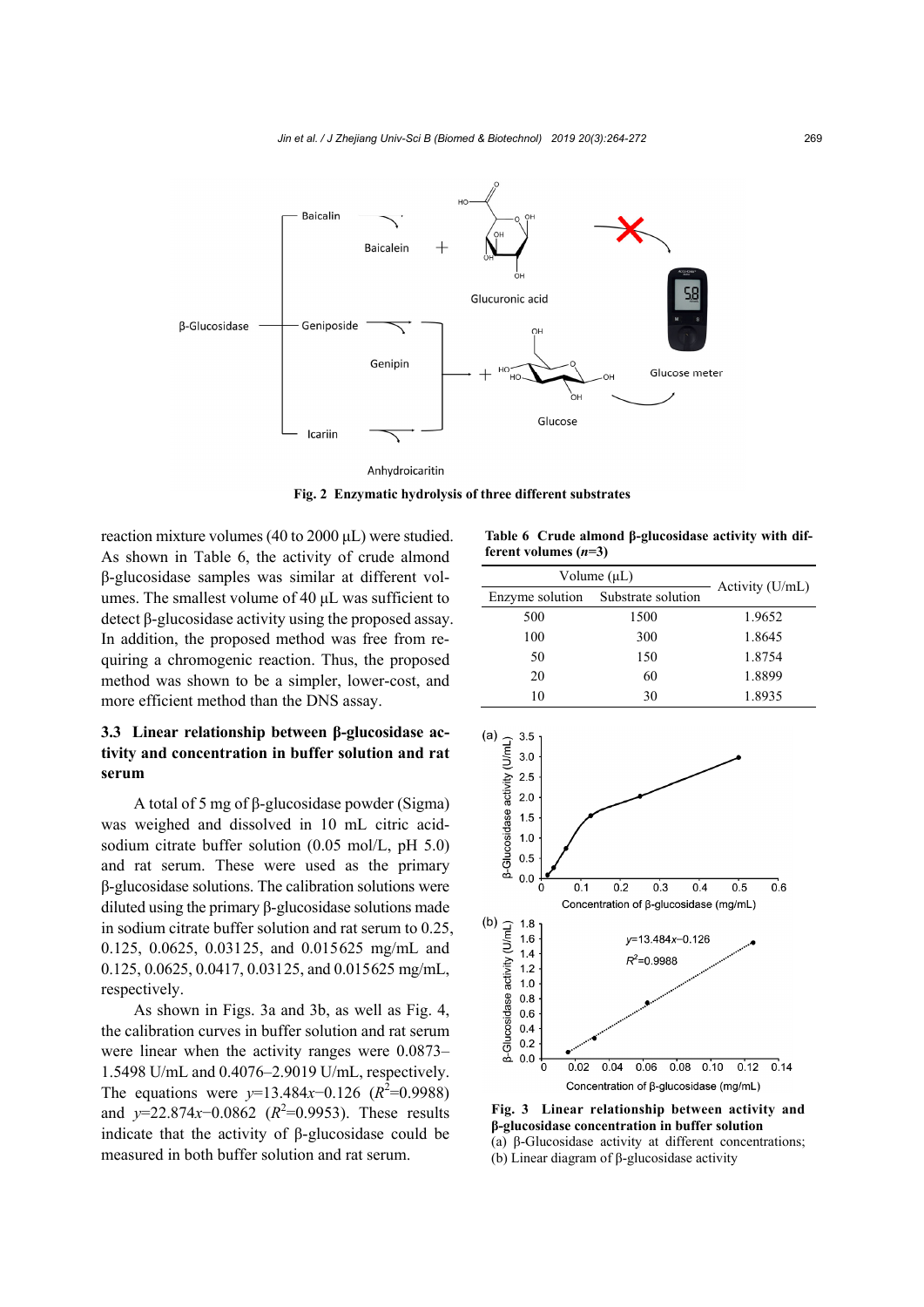## **3.4 Application of the proposed method for the detection of different β-glucosidases**

The analytical reliability and applicable potential of the proposed method were evaluated by testing a series of β-glucosidases. The activities of β-glucosidase (Baofeng), crude almond β-glucosidase, crude processed almond β-glucosidase, and β-glucosidase cultured by *A. niger* M92 were evaluated and found to be 0.3040, 1.8357, 0.3910, and 0.2432 U/mL, respectively (Table 7). By contrast, the concentrations of β-glucosidases cultured by *T. reesei*, *T. viride*, and *A. niger* M85 were too low to be detected. Furthermore,



**Fig. 4 Linear relationship between activity and β-glucosidase concentration in rat serum**

|  |  | Table 7 Activity of three different $\beta$ -glucosidases (n=3) |  |
|--|--|-----------------------------------------------------------------|--|
|  |  |                                                                 |  |

| $\beta$ -Glucosidase        | Activity (U/mL) | RSD(%) |
|-----------------------------|-----------------|--------|
| Baofeng $(2 \text{ mg/mL})$ | 0.3040          | 2.05   |
| Bitter almond               | 1.8357          | 0.68   |
| Processed bitter almond     | 0.3910          | 4.10   |
| A. niger M92                | 0.2432          | 2.44   |

the statistical comparisons of the proposed method with the DNS and pNPG assays (Zhao LY et al., 2017) were evaluated and summarized in Tables 8 and 9. As shown in Table 8, the calculated *t* and *F* values were less than the tabulated values, indicating that there were no significant differences between the proposed method and the DNS assay. In Table 9, the calculated *t* value was more than the tabulated value, indicating that there was a significant difference between the proposed method and the pNPG assay when detecting the crude processed almond β-glucosidase.

## **4 Conclusions**

The present study provided a simple, highly selective, and cost-effective glucometer-based strategy for the detection of β-glucosidase. Optimal experimental conditions for detecting β-glucosidase were determined and the proposed method was proved to have good accuracy, precision, stability, repeatability, durability, and selectivity. Owing to the direct determination of glucose by a PGM, limited quantities of reagents would be consumed. The experimental procedure was simplified because of the absence of a chromogenic reaction. The miniaturization of the analytical method ensured the simultaneous treatment for a large number of samples using a 96-well microplate, which further reduced the inter-batch error. Moreover, compared with the published paper (Gurale et al., 2016), this is the first application of a glucose meter for the detection of β-glucosidase activity. The study confirmed the initial hypothesis by

| Table 8 Statistical comparison of the proposed method with the DNS assay $(n=3)$ |  |  |  |  |
|----------------------------------------------------------------------------------|--|--|--|--|
|                                                                                  |  |  |  |  |

|                 | Crude almond B-glucosidase |               |                        |                        | $\beta$ -Glucosidase solution (Baofeng, 2 mg/mL) |               |                        |                        |
|-----------------|----------------------------|---------------|------------------------|------------------------|--------------------------------------------------|---------------|------------------------|------------------------|
| Method          | Mean                       | <b>RSD</b>    | $t$ -test <sup>a</sup> | $F$ value <sup>a</sup> | Mean                                             | <b>RSD</b>    | $t$ -test <sup>a</sup> | $F$ value <sup>a</sup> |
|                 | (U/mL)                     | $\frac{1}{2}$ | (2.78)                 | (19.00)                | (U/mL)                                           | $\frac{1}{2}$ | (2.78)                 | (19.00)                |
| Proposed method | 2.0307                     | 0.75          | 0.62                   | 0.03                   | 0.3264                                           | 3.87          | .88                    | 8.97                   |
| DNS method      | 2.0003                     | 4.16          |                        |                        | 0.3517                                           | 2.10          |                        |                        |

<sup>a</sup> The values in parenthesis are the corresponding theoretical values of  $t$  and  $F$  at  $P=0.05$ 

|  |  |  | Table 9 Statistical comparison of the proposed method with the pNPG assay $(n=3)$ |  |
|--|--|--|-----------------------------------------------------------------------------------|--|
|  |  |  |                                                                                   |  |

| Method          | Crude processed almond $\beta$ -glucosidase |               |                        |                        | $\beta$ -Glucosidase solution (Baofeng, 0.5 mg/mL) |               |                        |                        |
|-----------------|---------------------------------------------|---------------|------------------------|------------------------|----------------------------------------------------|---------------|------------------------|------------------------|
|                 | Mean                                        | <b>RSD</b>    | $t$ -test <sup>a</sup> | $F$ value <sup>a</sup> | Mean                                               | <b>RSD</b>    | $t$ -test <sup>a</sup> | $F$ value <sup>a</sup> |
|                 | (U/mL)                                      | $\frac{1}{2}$ | (2.78)                 | (19.00)                | (U/mL)                                             | $\frac{1}{2}$ | (2.78)                 | (19.00)                |
| Proposed method | 0.3910                                      | 4.10          | 4.86                   | 11.7                   | 0.1984                                             | 2.87          | 0.54                   | .29                    |
| pNPG method     | 0.3442                                      | .36           |                        |                        | 0.2011                                             | 3.22          |                        |                        |

<sup>a</sup> The values in parenthesis are the corresponding theoretical values of  $t$  and  $F$  at  $P=0.05$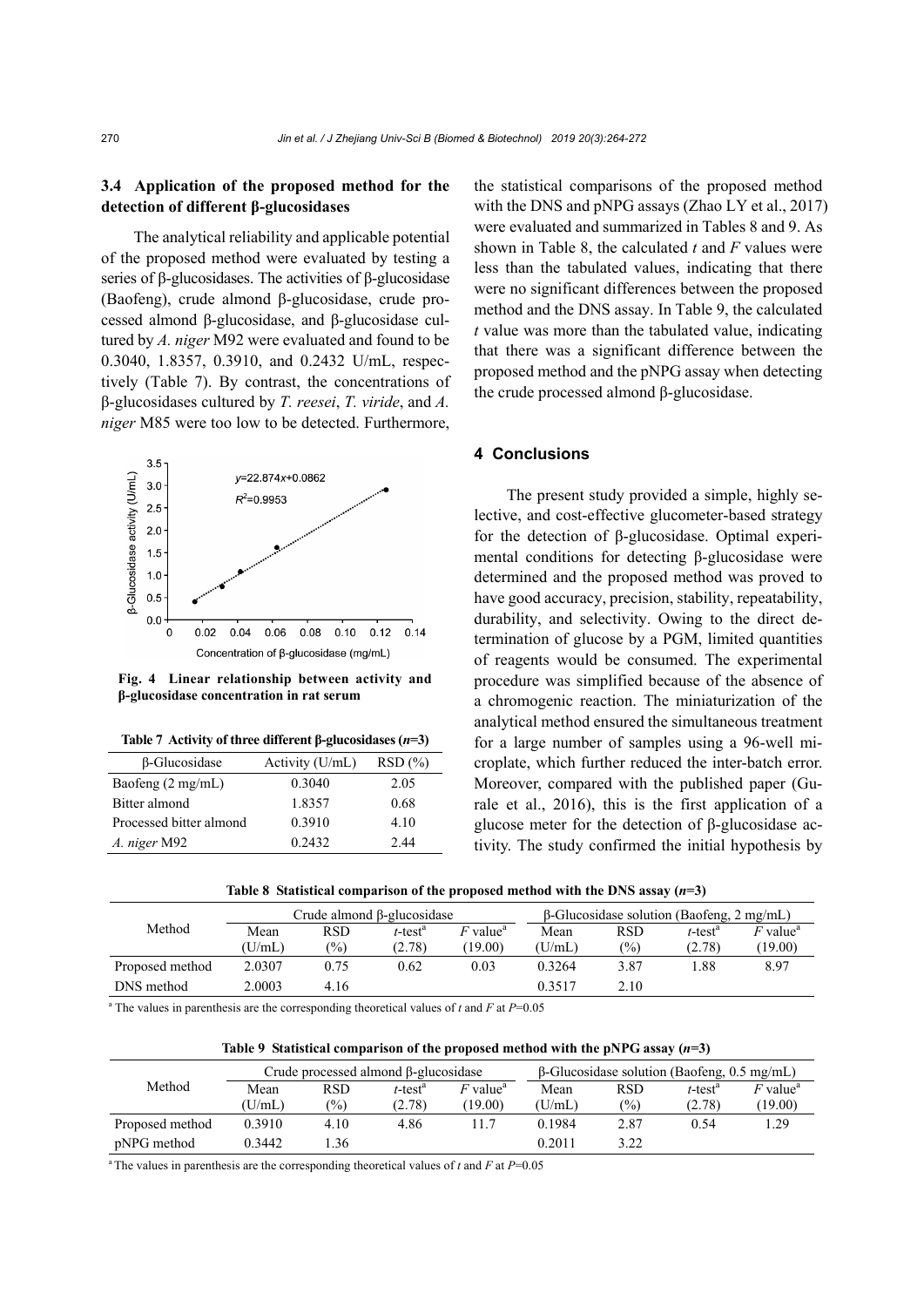optimizing the reaction conditions, investigating the methodology, comparing the developed method with existing methods, and applying the developed method to different samples.

In summary, the significance of the present work is that the proposed method provides an alternative and improved approach for the POCT of β-glucosidase, and this method has applications in many fields, such as medical diagnostics, food safety, and environmental monitoring.

#### **Contributors**

Min-yi JIN performed the experiments and wrote the manuscript. Yi-shun YANG, Yue DING, and Jun-song LI edited the manuscript. Tong ZHANG and Gao-ren ZHONG designed the study.

#### **Compliance with ethics guidelines**

Min-yi JIN, Tong ZHANG, Yi-shun YANG, Yue DING, Jun-song LI, and Gao-ren ZHONG declare that they have no conflict of interest.

All institutional and national guidelines for the care and use of laboratory animals were followed.

#### **References**

- Chen DM, Lei GF, Peng WL, 2012. Serum cytosolic β-glucosidase levels in neonatal necrotizing enterocolitis. *Iran J Pediatr*, 22(4):452-456.
- de Ovalle S, Cavello I, Brena BM, et al., 2018. Production and characterization of a β-glucosidase from *Issatchenkia terricola* and its use for hydrolysis of aromatic precursors in Cabernet Sauvignon wine. *LWT*, 87:515-522. https://doi.org/10.1016/j.lwt.2017.09.026
- Gómez-Chaparro Moreno JL, Rodríguez Torronteras A, Ruiz González MD, et al., 2016. The β-glucosidase assay: a new diagnostic tool for necrotizing enterocolitis. Sensitivity, specificity, and predictive values. *Eur J Pediatr*, 175(7):931-941.

https://doi.org/10.1007/s00431-016-2724-8

- Gueguen Y, Chemardin P, Labrot P, et al., 1997. Purification and characterization of an intracellular β-glucosidase from a new strain of *Leuconostoc mesenteroides* isolated from cassava. *J Appl Microbiol*, 82(4):469-476. https://doi.org/10.1046/j.1365-2672.1997.00136.x
- Gurale BP, Dhawane AN, Cui XK, et al., 2016. Indirect detection of glycosidases using amperometry. *Anal Chem*, 88(8):4248-4253.

https://doi.org/10.1021/acs.analchem.5b03943

- Hu R, Zhang S, Wu JW, et al., 2013. Tissue localization and expression difference of endogenous β-glucosidase in digestive system of *Musca domestica* third instar larvae. *Chin J Parasitol Parasit Dis*, 31(4):256-261 (in Chinese).
- Li F, Mao YD, Wang YF, et al., 2017. Optimization of ultrasonicassisted enzymatic extraction conditions for improving

total phenolic content, antioxidant and antitumor activities in vitro from *Trapa quadrispinosa* Roxb. residues. *Molecules*, 22(3):396.

https://doi.org/10.3390/molecules22030396

- National Development and Reform Commission, 2003. Cellulases, QB 2583-2003. National Standards of People's Republic of China (in Chinese).
- Patro L, Mohapatra PK, Biswal UC, et al., 2014. Dehydration induced loss of photosynthesis in *Arabidopsis* leaves during senescence is accompanied by the reversible enhancement in the activity of cell wall β-glucosidase. *J Photochem Photobiol B*, 137:49-54. https://doi.org/10.1016/j.jphotobiol.2014.03.018
- Peng J, Ma YH, Chen Y, et al., 2015. Transformation of icariin by immobilized β-glucosidase and snailase. *Acta Pharm*
- *Sin*, 50(12):1652-1659 (in Chinese). https://doi.org/10.16438/j.0513-4870.2015.12.011
- Rather MY, Mishra S, Chand S, 2010. β-Glucosidase catalyzed synthesis of octyl-β-D-glucopyranoside using whole cells of *Pichia etchellsii* in micro aqueous media. *J Biotechnol*, 150(4):490-496.

https://doi.org/10.1016/j.jbiotec.2010.09.933

- Sharp DC, Steensels J, Shellhammer TH, 2017. The effect of hopping regime, cultivar and *β*-glucosidase activity on monoterpene alcohol concentrations in wort and beer. *J Inst Brew*, 123(2):185-191. https://doi.org/10.1002/jib.418
- Strahsburger E, de Lacey AML, Marotti I, et al., 2017. *In vivo* assay to identify bacteria with β-glucosidase activity. *Electron J Biotechnol*, 30:83-87. https://doi.org/10.1016/j.ejbt.2017.08.010
- Su J, Xu J, Chen Y, et al., 2013. Sensitive detection of copper(II) by a commercial glucometer using click chemistry. *Biosens Bioelectron*, 45:219-222. https://doi.org/10.1016/j.bios.2013.01.069
- Wan LH, Yao Z, Ni F, et al., 2014. Biosynthesis of genipin from gardenoside catalyzed by β-glucosidase in two-phase medium. *CIESC J*, 65(9):3583-3591 (in Chinese). https://doi.org/10.3969/j.issn.0438-1157.2014.09.037
- Wang ZZ, Chen ZW, Gao N, et al., 2015. Transmutation of personal glucose meters into portable and highly sensitive microbial pathogen detection platform. *Small*, 11(37): 4970-4975.

https://doi.org/10.1002/smll.201500944

- Yu HH, Yoshimitsu M, Xu XY, et al., 2017. Investigate optimum conditions and determinate changes of *β*-glucosidase activity in *Scrophularia* root under different drying conditions. *China J Chin Mater Med*, 42(2):274-279 (in Chinese). https://doi.org/10.19540/j.cnki.cjcmm.20161222.049
- Zhang J, Tang Y, Teng LM, et al., 2015. Low-cost and highly efficient DNA biosensor for heavy metal ion using specific DNAzyme-modified microplate and portable glucometer-based detection mode. *Biosens Bioelectron*, 68:232-238.

https://doi.org/10.1016/j.bios.2015.01.001

Zhang JJ, Shen Z, Xiang Y, et al., 2016. Integration of solutionbased assays onto lateral flow device for one-step quantitative